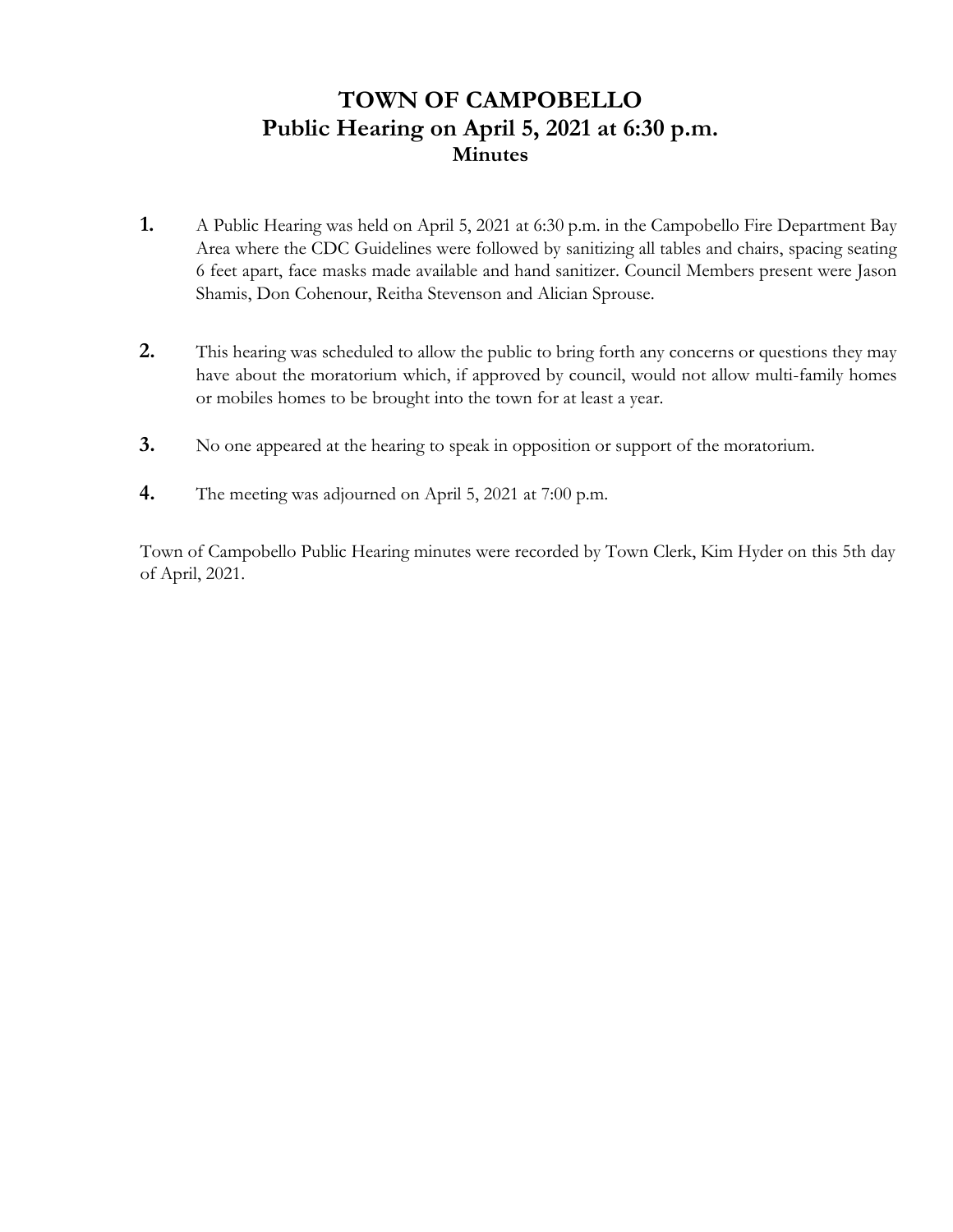# **Campobello Town Council Meeting April 5, 2021 Minutes**

- **1.** The meeting of the Campobello Town Council was held on April 5, 2021 in the Campobello Fire Department Bay Area where the CDC Guidelines were followed by sanitizing all tables and chairs, spacing seating 6 feet apart, face masks made available and hand sanitizer. The meeting was called to order by Mayor Philip Wilds at 7:02 p.m. Members present were Council Members, Jason Shamis, Don Cohenour, Reitha Stevenson and Alician Sprouse. Invocation was done by Jason Shamis, followed by the Pledge of Allegiance.
- **2.** Introduction of the Council Members took place immediately following the invocation.
- **3.** Council Member Don Cohenour made a motion to accept the March 1, 2021 minutes, which were seconded by Council Member Jason Shamis and carried unanimous.
- **4.** Police Chief McNeill reported that the Campobello Police Department had a total of 66 calls for the month of March.
- **5.** Prior to hearing from the Fire Department regarding calls for the month, Mayor Wilds brought attention to the ribbon and hat placed in a chair in honor of fallen Fire Chief, Ed McNeill and asked that everyone please pause for a brief moment of silence on behalf of Chief McNeill. Afterwards, Brandon McNeill reported that the Campobello Fire Department had a total of 16 calls for the month of March. Council Member Stevenson inquired as to what the response time is for the Campobello Fire Department. Brandon McNeill responded that he would need to do some research in order to provide a more accurate answer, but that in 2020 the response time was 7 minutes. Council Member Stevenson also asked if there were a response time requirement by the County. Brandon McNeill responded in the negative.

#### **6. Old Business-**

Mayor Wilds asked council if they had reviewed the estimates from Pickens Roofing at a cost of \$19,203.00 and Eubanks Roofing at a cost of \$6,800.00. Council Member Shamis explained that the difference in price had to do with one quote was given for the complete removal of the existing roof, while the other provided for a liner to be placed over the existing roof, leveling of roof to remove bubbles and dips and welding of all seams. Council Member Cohenour mentioned that if we are looking to build a new Town Hall anytime soon, then it would be unwise to spend nearly \$20,000 on the roof unless we plan on keeping the building and therefore believes that Eubanks Roofing would be the better choice. Council Member Cohenour asked if there were any guarantees and Council Member Shamis responded that Eubanks Roofing offered at 10-year workmanship guarantee. Council Member Stevenson asked if that covered materials to which Council Member Shamis said that it only covered workmanship and no materials. Motion was made by Council member Shamis to move forward and hire Eubanks Roofing to repair the roof, which was seconded by Council Member Stevenson and carried unanimous.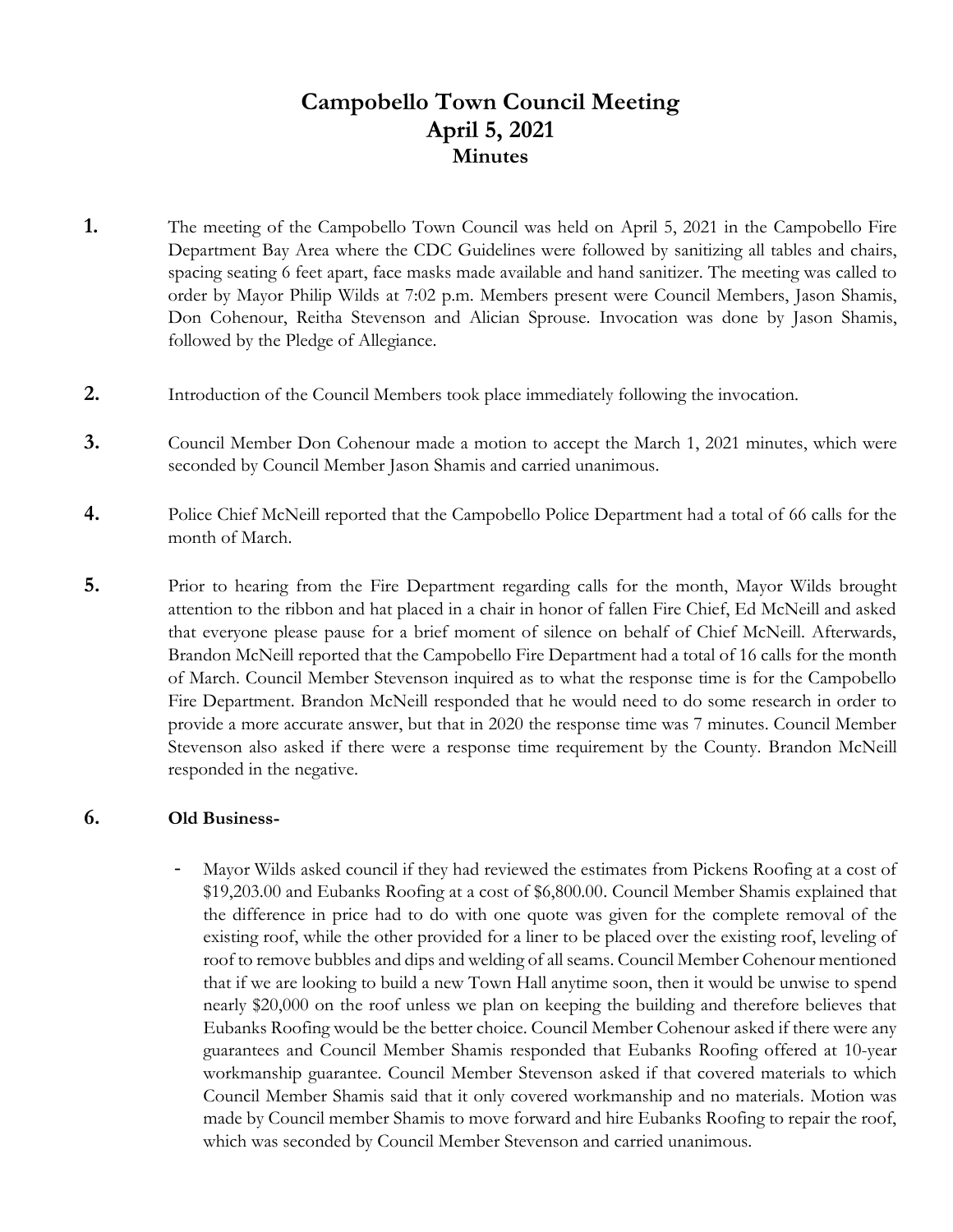#### **7. New Business-**

- Mayor Wilds made Motion and all approved for Council to go into Executive Session to discuss personnel. No action was taken. After the Executive Session, Council reconvened and Motion was made by Council member Shamis to approve the Fire Department's part-time Firefighter positions, which was seconded by Council member Sprouse and carried unanimous. Afterwards, Mayor Wilds presented the proposal of Brandon McNeill becoming the Fire Chief for Campobello. Motion was made by Council Member Stevenson that Brandon McNeill be hired as the new Fire Chief for the Campobello Fire Department, which was seconded by Council Member Sprouse and carried unanimous. The decision was met with applause by Council and all who were in attendance at the meeting.
- Next on the agenda was the proposed amendment to the Business License Ordinance 8.501.3. Mayor Wilds went on to read aloud the amendment, which explains that the State is mandating all cities and towns within South Carolina adopt a certain uniformed standard for business licenses. The first step is to adopt the statewide time-frame in which business licenses are valid, which will be May  $1<sup>st</sup> - April 30<sup>th</sup>$ . Motion was made by Council Member Cohenour to accept the first reading of Business License Ordinance 8.501.3, which was seconded by Council Member Stevenson and carried unanimous.
- An update on each departments budget was provided to the Mayor and Council. Mayor Wilds asked Police Chief McNeill to elaborate on the Police Department's budget. Chief McNeill confirmed that they were in good shape for the remainder of the budget year and did not know of any large expenditures in the future, other than hiring a part-time officer. Council Member Shamis inquired about the shape of the police cars. Chief McNeill said that the cars were in ok condition, with the oldest car being a 2009 model. The vehicles are their largest expense, but the officers take care of their cars and the maintenance required. He did report that they would like to phase out the Dodge cars and stay with Chevrolet, as the Dodge cars are in constant need of repair. Council Member Stevenson asked about updates to body cams and laptops. Chief McNeill said that body cams are updated every two years. As far as laptops, he hopes to add two new laptops each year and sell the old laptops that crashed due to the Windows 10 update. He recently purchased two laptops so that every police car will have ability to print on scene reports. Council Member Stevenson asked if the funds were in the budget for this purchase and Chief McNeill answered in the affirmative. He did go on to say that Ipads had to be purchased due to no inperson contact in any Court proceedings due to Covid, which has hurt our Court fine income. The Ipads were paid for with a grant obtained by the Fire Department for communication equipment.
- Chief Brandon McNeill reported that he had reviewed the budget and that the only large expenditure he would have in the future would be the two part-time firefighter positions. However, once the positions are filled, we would have coverage Monday – Saturday, which is currently covered by volunteers. Mayor Wilds asked that the Fire Department budget be added to May's Agenda so that the new Fire Chief would have a chance to review it more in-depth.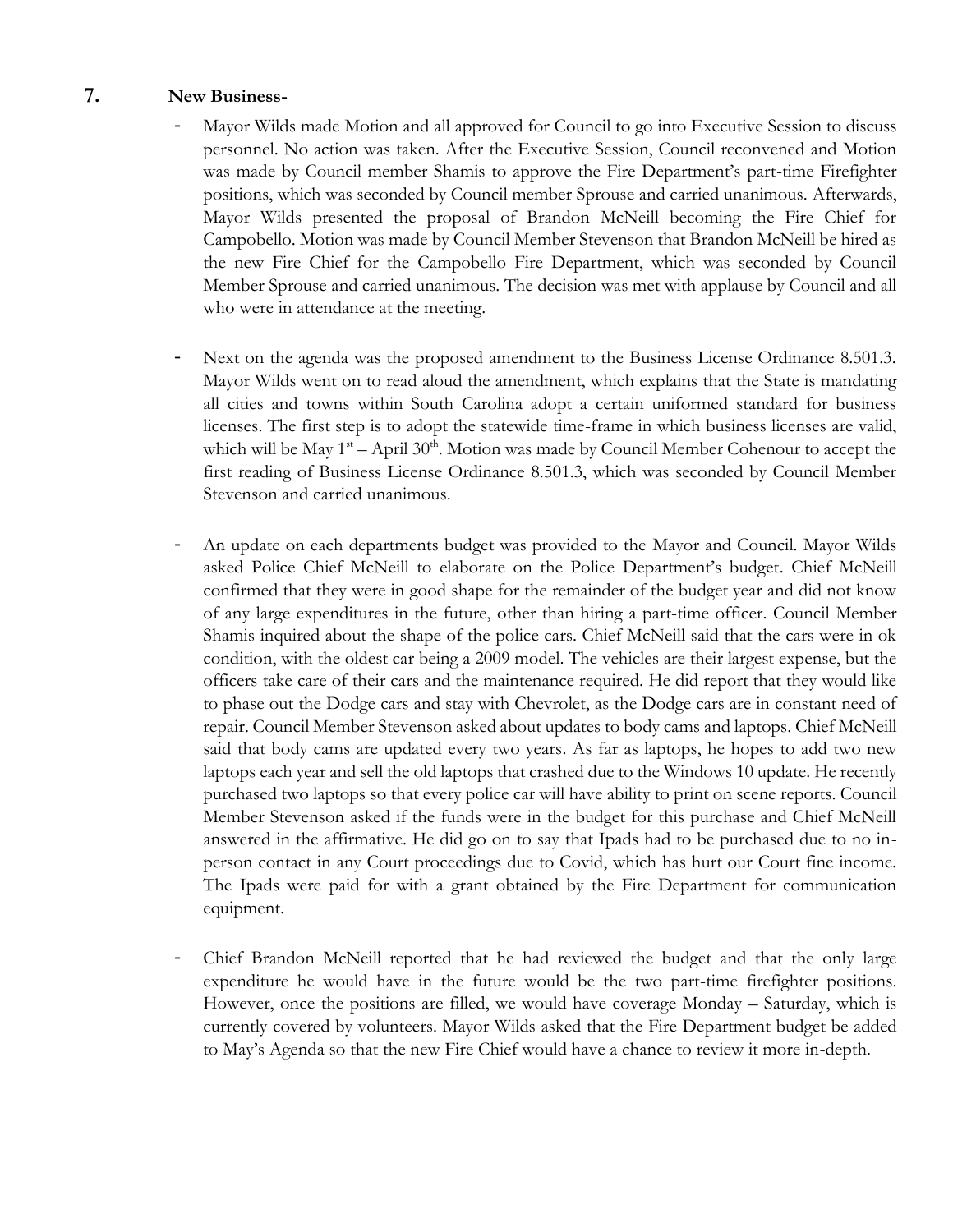Mayor Wilds brought up the next item which is the remaining annual leave of former Fire Chief Ed McNeill. He had a total of 240 hours, of which 90 hours was paid out according to the Town's employee procedures. 150 hours are remaining and it was discussed that the remainder be paid to Shirley McNeill, widow of Ed McNeill, for his many years of dedication and service to the Town of Campobello. Motion was made by Council Member Cohenour that the remaining unused annual leave be paid to Shirley McNeill, which was seconded by Council Member Sprouse, and carried unanimous.

### **8. Other Business-**

- Council Member Jason Shamis updated everyone regarding the Planning & Zoning Committee. The Committee has met twice and Council Member Shamis feels that the Town needs the protection that must come from having good planning and zoning ordinances in place. Therefore, he will be reaching out to the Appalachian Council of Government (ACOG) to request help with the ordinances and what that cost may be. Also, he would like a representative from ACOG to speak at the next Planning and Zoning Committee meeting, but feels it is best to hold off having the meetings until this can be scheduled.
- Council member Shamis spoke on the Moratorium Ordinance and how it will halt the building or bringing of multi-family homes and mobile homes into the town until we can get our ordinances updated. A public hearing was held at 6:30p on April 5, 2021 to hear any opposition or agreement on the moratorium. No one appeared to speak. Council Member Shamis then proceeded with the second reading of the proposed Moratorium Ordinance 5.111. Motion was made by Council member Cohenour to accept the second and final reading of the Moratorium Ordinance 5.111, which was seconded by Council member Shamis and carried unanimous.
- Council Member Cohenour expressed his despair in being able to stay on top of the many potholes in and around town. It is overwhelming as our road conditions are bad and continue to deteriorate. Council Member Shamis mentioned that Spartanburg County Rep. Magnuson has been in contact with SCDOT and even rode with them around parts of the county that had the worst of road conditions. Soon after, SCDOT worked to repair a large section of Hwy. 292. Police Chief McNeill confirmed that a large portion Asheville Hwy. in Inman had also been repaired. Mayor Wilds said that this is a statewide problem as he has encountered potholes so bad that they turn off a car's cruise control when hit.
- Mayor Wilds asked for Town Clerk Hyder to have the issue of park signs added to May's Agenda. She responded that we have the signs, but have not had a chance to get them into place. Police Chad McNeill said he would get those put up in the park in the very near future.
- Council member Stevenson asked Council Member Sprouse for an update on the Family Fun Day scheduled for May 1<sup>st</sup> and if there was anything anyone could help with. Council Member Sprouse welcomes whatever help anyone can provide or feel led to do. She confirmed that by May  $1<sup>st</sup>$  we will have 70 vendors that have signed up for the event. She plans to extend it down Cantrell Street if needed and will have plenty of trash cans in place. Food vendors will be grouped together down Wheeler Street at the District Office. She plans to start lining the street with vendors in front of the Mayor's house all the way to the end of Lude Johnson at the SCDOT station. There will be law enforcement present, in and out of uniform. Fire Chief McNeill will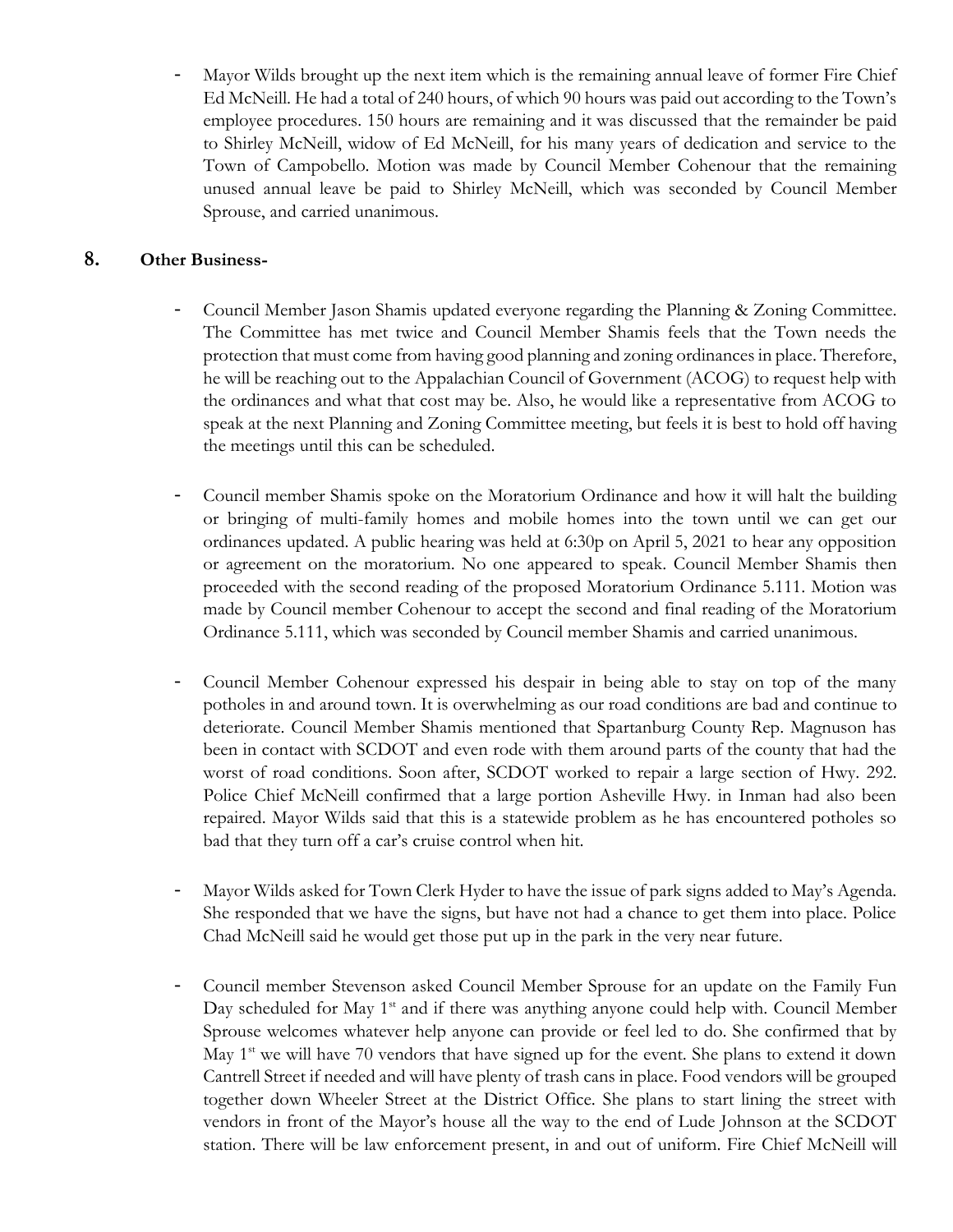have a fire truck at the beginning of the event. Town resident Jeanne Rist asked if any of the proceeds would be going to first responders such as Landrum does. Council Member Sprouse responded that this is an event for Campobello to meet and get acquainted with what it has to offer and that there is no charge for the vendors to have a booth at the event.

- Council member Stevenson asked Council Member Sprouse for an update on the drug/alcohol awareness/prevention/support group. Council Member Sprouse responded that May 27<sup>th</sup> would be the date of the first meeting and already has speakers lined up for June and July dates. She hopes to hold the meetings at Gosnell Park, weather permitting, or in the Fire Department's Bay Area or training room. She has been in contact with a representative from Alcoholics Anonymous, FAVOR and will have also have a law enforcement officer speak on the matter. The start time of the meetings would be somewhere between 6:30pm – 6:45pm. She wanted to keep the meeting within the city limits so as to make it convenient for all. She plans to prepare a letter to the surrounding local churches to ask if they would like to donate any study Bibles.
- Council member Stevenson asked for an update on the PARDS grant that Ed McNeill had been working on. Police Chief McNeill said that he had helped him with the grant and that he was going to finish it out. Mayor Wilds asked that an update be given at May's council meeting.
- Council member Stevenson suggested that the town use the third Saturday of each month to give town residents a chance to bring any brush, dirt, bush clippings or grass to the gully located on the Smith Street property owned by the town in an effort to fill in the hole. Mayor Wilds asked that this be added to May's agenda in order to give council time to research SC law as he believes there is a law forbidding the disposal of debris according to DHEC rules.
- Mayor Wilds asked if anyone in attendance had any issues that they wish to present. Town resident John Owenby asked if there would be banners placed in town to advertise the Family Fun Day Event. Council Member Sprouse answered in the affirmative and even confirmed that signs, just like the ones placed around town at Christmas, would be placed at each entrance of town. Mr. Owenby also asked if any kind of write up would be done and put in the local newspapers. Council Member Sprouse said that an article would be sent to the Landrum News Leader to be ran two weeks prior to the event.
- Town resident Aaron Ash did express concern over drainage issues that Old Asheville Hwy residents are experiencing. The problem has gone from minor to major and has even resulted in the lose of a contract on a house in the Cane Creek neighborhood. His fellow neighbor is losing his front yard to the point of a septic tank is becoming unearthed. Mayor Wilds asked that this issue be added to May's agenda.
- Town resident Jeanne Rist is concerned about the feral cat population and how they are living in holes in the wall on the back side of the Dutch Plate and Police Department. According to Clerk Hyder, many of the cats have been taken to the Landrum Veterinary hospital to be spayed/neutered, but the number of cats continues to multiply. Mayor Wilds asked that this issue be added to May's agenda.